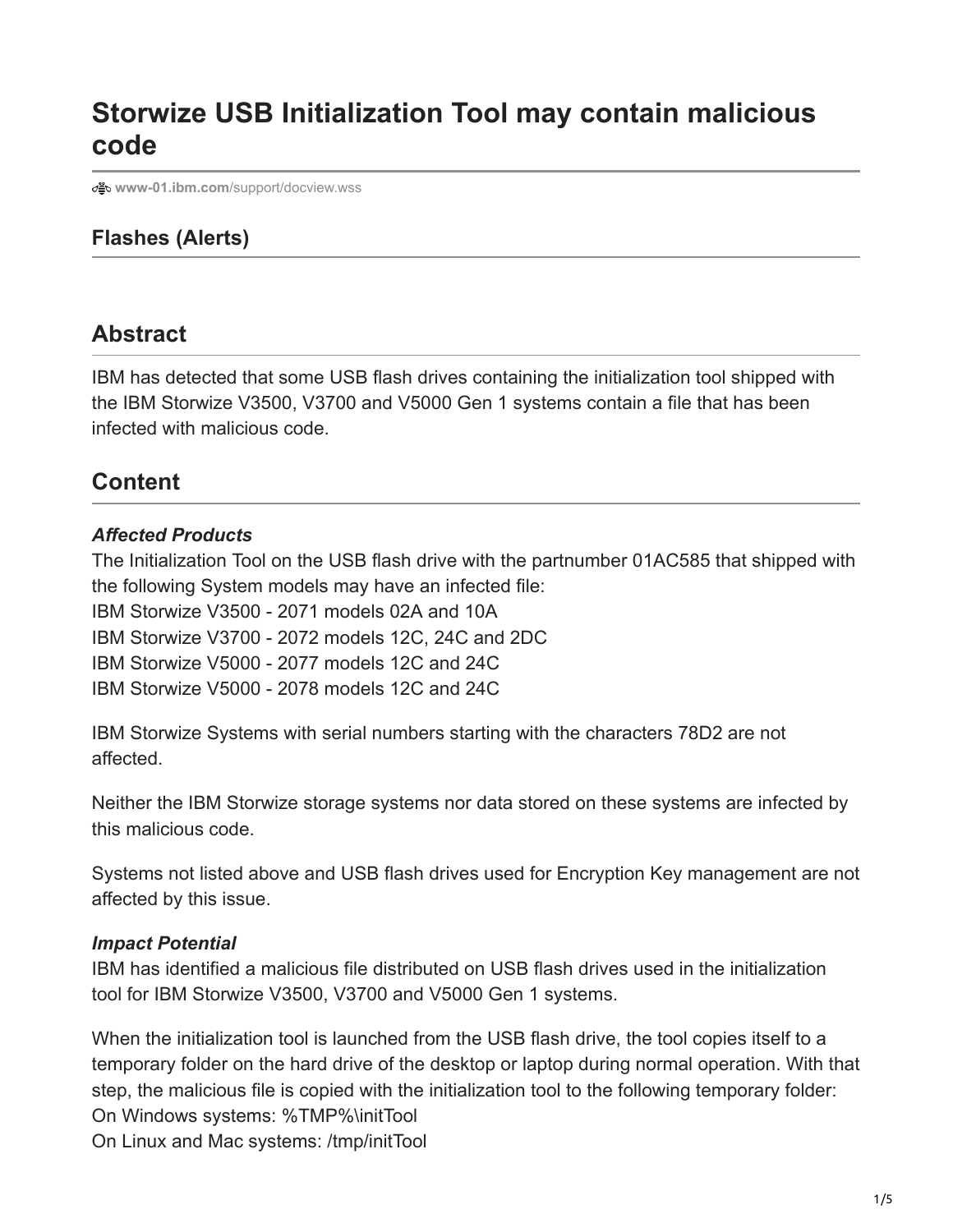**Important:** While the malicious file is copied onto the desktop or laptop, the file is not executed during initialization.

The affected Initialization USB flash drive looks like the images below, and contains a folder called InitTool.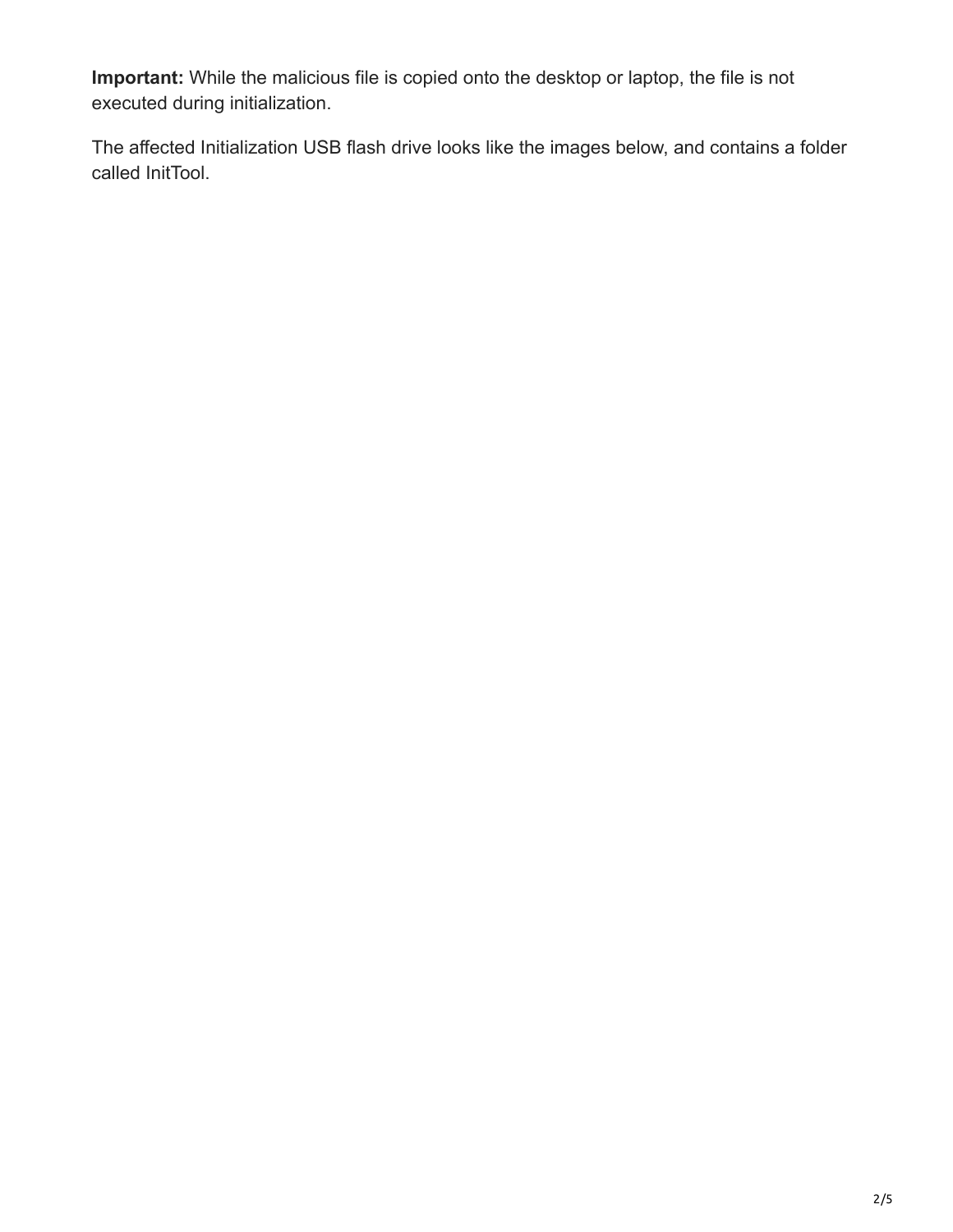

IBM has taken steps to prevent any additional USB flash drives being shipped with this issue.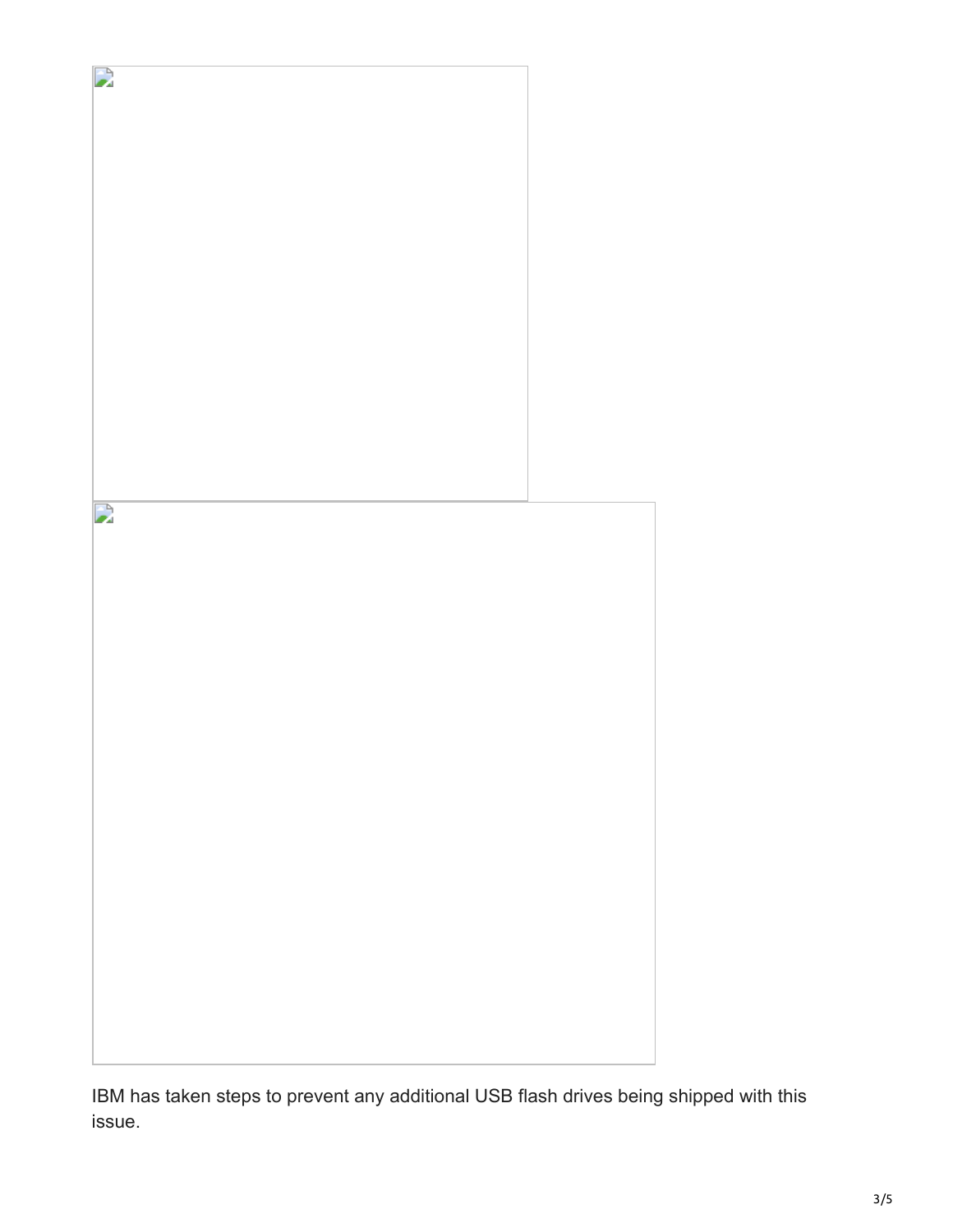## *Client Actions*

If you have used the initialization USB flash drive from one of the IBM products listed above and have inserted it into a desktop or laptop to initialize a Storwize system, IBM recommends you verify your antivirus software has already removed the infected file or alternatively remove the directory containing the identified malicious file in the manner described below.

IBM recommends ensuring your antivirus products are updated, configured to scan temporary directories, and issues identified by the antivirus product are addressed.

To manually remove the malicious file, delete the temporary directory: On Windows systems: %TMP%\initTool On Linux and Mac systems: /tmp/initTool

In addition for Windows systems, ensure the entire directory is deleted (not moved to the Recycle Bin folder). This can be accomplished by selecting the directory and Shift->Rightclick->Delete the directory.

Further, for Initialization Tool USB flash drives, including those that have not yet been used for installation, IBM recommends taking one of the following steps:

- 1. Securely destroy the USB flash drive so that it can not be reused.
- 2. Repair the USB flash drive so it can be reused:
	- 1. Delete the folder called InitTool on the USB flash drive which will delete the folder and all the files inside.If using a Windows machine, holding down shift when deleting the folder will ensure that the files are permanently deleted rather than being copied to the recycle bin.
	- 2. Download the Initialization tool package from FixCentral [https://www.ibm.com/support/fixcentral.](https://www.ibm.com/support/fixcentral)
	- 3. Unzip the package onto the USB flash drive.
	- 4. Manually scan the USB flash drive with antivirus software.

## *Further Information*

The malicious file has a MD5 hash of 0178a69c43d4c57d401bf9596299ea57.

The malicious file is detected by the following antivirus vendors:

| <b>Engine</b> | <b>Signature</b>              | <b>Version</b> | <b>Update</b> |
|---------------|-------------------------------|----------------|---------------|
| AhnLab-V3     | Win32/Pondre                  | 3.8.3.16811    | 20170330      |
| ESET-NOD32    | Win32/TrojanDropper.Agent.PYF | 15180          | 20170331      |
| Kaspersky     | Trojan.Win32.Reconyc.hvow     | 15.0.1.13      | 20170331      |
| <b>McAfee</b> | PWSZbot-FIB!0178A69C43D4      | 6.0.6.653      | 20170331      |